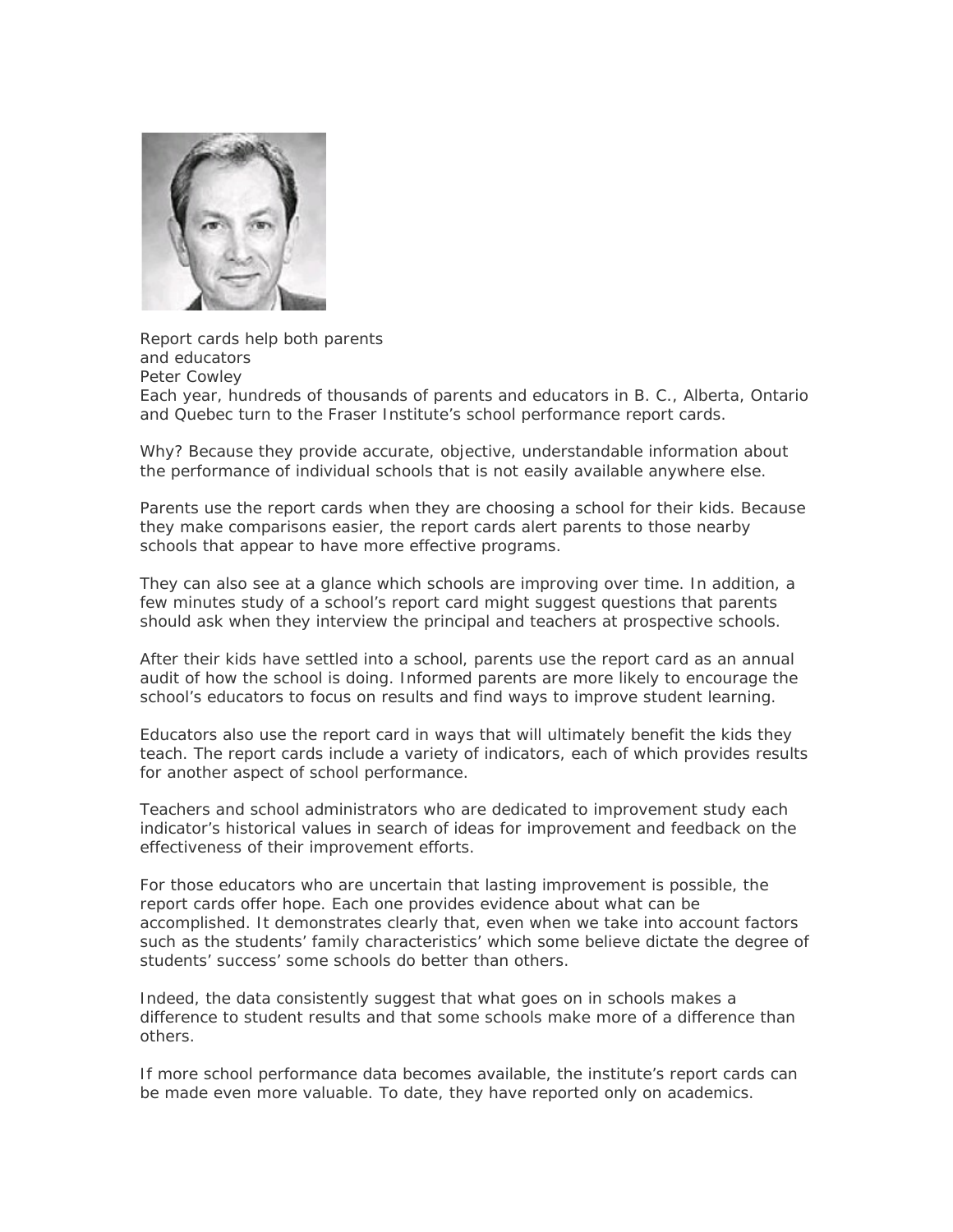However, many parents would be interested to know how successful the schools are in encouraging students to participate in the fine arts and to adopt and maintain an active lifestyle.

Other parents might like to know whether the school's students are acquiring the communications, leadership, teamwork and citizenship skills that they will need to be successful in their future studies and careers.

Regrettably, indicators of school performance in these non- academic aspects of school performance cannot be added to the report cards due to a serious lack of data. I would encourage SFU's Dean Shaker to join with me in an effort to encourage education authorities across the province to begin the collection and distribution of a far richer set of school performance data.

Nevertheless, all of the institute's report cards provide parents and educators with an indepth look at how the schools are doing in academic studies' a core aspect of every school's program.

They are all based on large, multi- year sets of student results data. In B. C., for example, provincial testing conducted at Grades 4, 7, 10, and 12 provides a strong foundation for both the secondary and elementary report cards.

The result is a detailed annual report of the extent to which each school ensures that its students acquire the skills and knowledge that are embodied in the provincial curricula.

Unfortunately, the many benefits of publicly rating schools do not come without some cost. The adverse publicity surrounding an unfavourable result can bring pain to a school's community.

But when results are not good there is a clear imperative to overcome the emotion and explore all possible means by which poor results may be reversed.

In the words of a determined Alberta elementary principal, "Sure, it hurts to see your school rated at the bottom in the province; it knocks you down. It affects morale. You take it personally. But we decided that we had to find ways to change this school."

But each edition of a report card also contains a great deal of news worth cheering about. In the secondary schools' report card that was published in this newspaper on Saturday, 24 B. C. schools found evidence that their improvement programs had resulted in significant improvement in their overall rating over the past five years.

Getting the truth out into the open is always the first step in any effort to make things better.

By helping both parents and educators understand how individual schools are doing over time, the report cards contribute to everyone's goal of a better education for the province's children.

Peter Cowley is director of school performance studies at the Fraser Institute.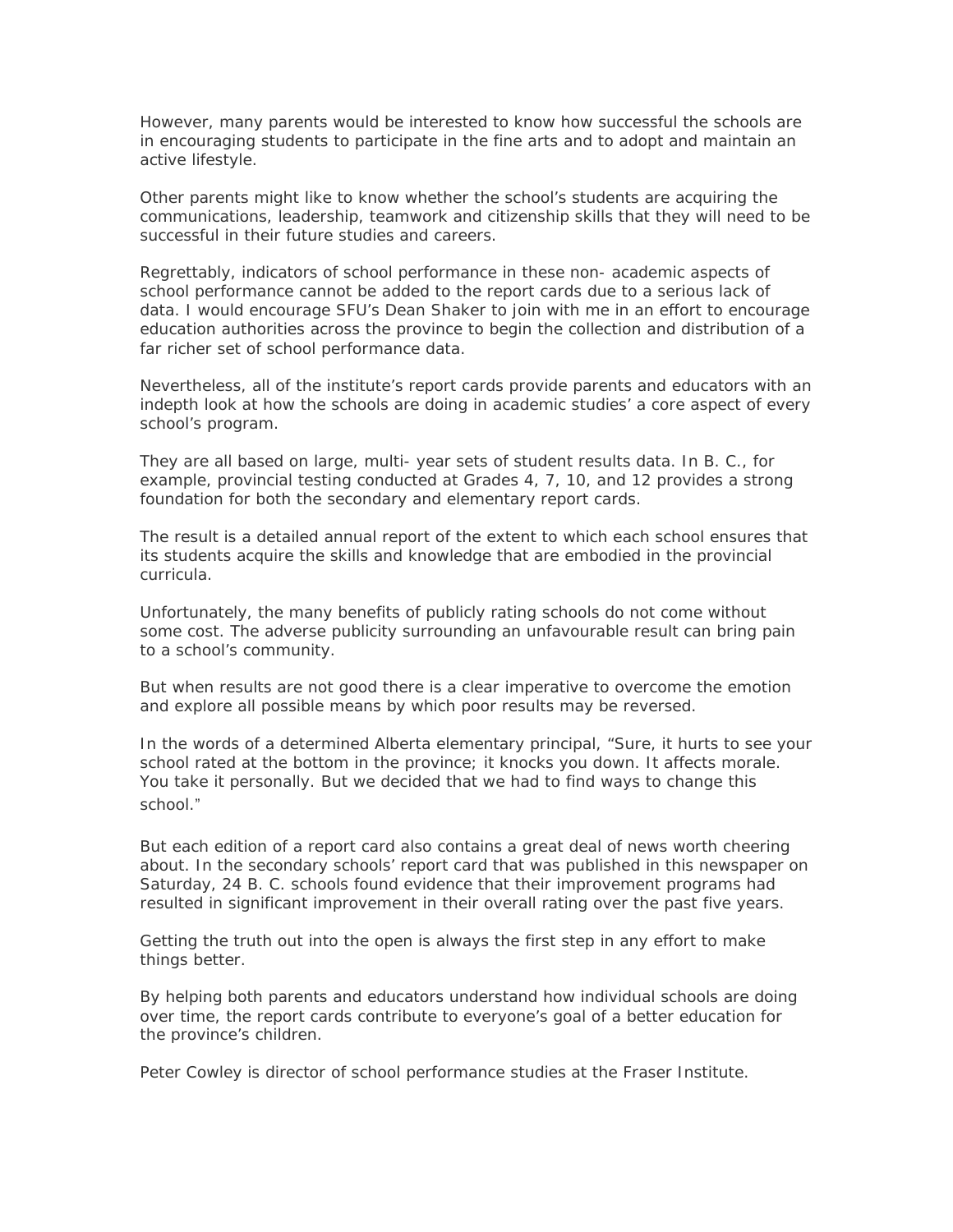

Looking past the hype of the quick and easy way Paul Shaker Parents sincerely wish to know whether their public school is worthy of their children.

Because of this natural feeling, when I object to school rankings I am often asked: "Then how can we know whether our school is of high quality?"

I answer as a parent who selected schools for my children too many times: Visit the school, talk to people you trust, including other parents, as well as the school's teachers and principal. Use your knowledge about your child and make an informed judgment.

For many, that's not the answer they want to hear.

There isn't a quick and easy, foolproof scheme that can replace this process. Let's put school choice in a larger context: I never found a single ranking or number that answered my questions about the physician or surgeon I should consult; or the place of worship best for me; or the counsellor I need.

These are highly personal choices that require my observation and discrimination. Of course, there were shortcuts out there -often in the form of advertising on TV, in print or on the Internet. I found, however, those voices typically had interests of their own that had more to do with their profits than they did with my family's welfare. And, of course, they didn't know our specific characteristics and values.

Whose job is it to protect the public from propaganda and junk science in education or these other fields? Who is to label infomercials as such and challenge the expertise and motives of self- appointed experts who seize the public forum? Who can stand up to powerful interests who spend millions to shape public opinion so that their own interests are served while the health, safety, and quality of life of the average person are sacrificed? My hope is that a central answer to these questions is the membership of our self- governing professions whether in medicine, education, law or other fields.

These specially identified groups of citizens are trained to have the expertise necessary to provide valid information. They also have an ethical obligation to uphold the public good even when doing so entails personal sacrifice.

Honouring the interest of the patient, student, or client is a foundation of professions. Closely associated with such professionals are the lay board members